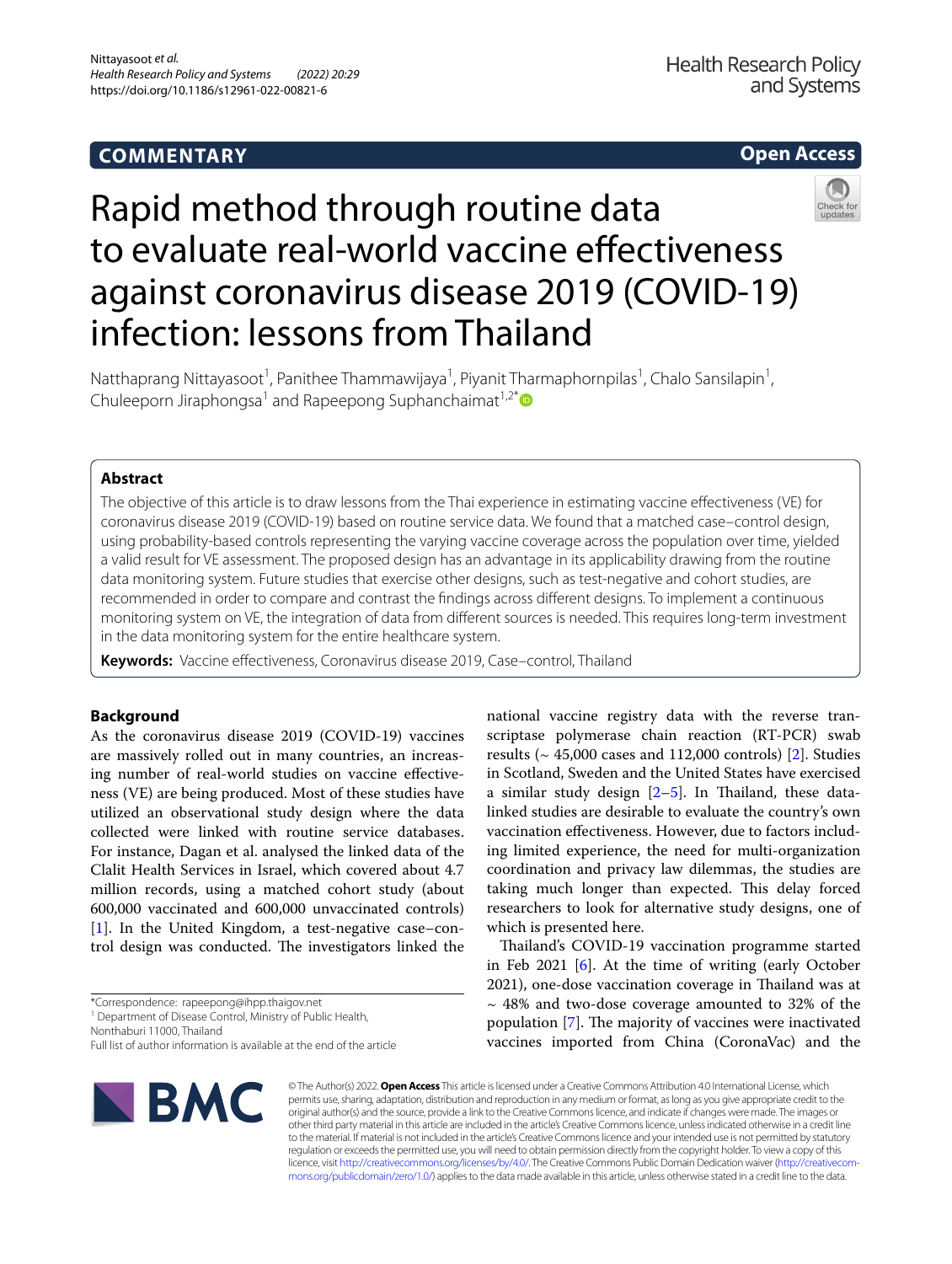domestically produced viral vector vaccine (ChAdOx1). The other vaccines available in Thailand were BBIBP-CorV and Pfzer-BioNTech. CoronaVac was the frst vaccine introduced in Thailand. At the time of study (August 2021), the majority of Thai persons had received Corona-Vac and ChAdOx1, with about 3,443,840 receiving a second dose of CoronaVac and 903,550 receiving a second dose of ChAdOx1.

All vaccination is required to be reported by both public and private providers to the central immunization database, called the Ministry of Public Health Immunization Center (MOPH-IC). The MOPH-IC system produces a vaccine certifcate for a vaccine after each dose. For COVID-19 surveillance, the country has a mandatory surveillance system for reverse transcriptase polymerase chain reaction (RT-PCR)-confrmed COVID-19 cases, as the disease is listed on the roster of dangerous communicable diseases according to the Communicable Diseases Act B.E 2558 (2015) [\[8](#page-4-5)]. The Department of Disease Control (DDC) of the MOPH maintains the report. Therefore, compared with other data sources, reliance on the MOPH-IC and the DDC databases ensures minimal chance of encountering missing records.

# **Rapid method for evaluating vaccine efectiveness**

While the study on the linked national-scale database was ongoing, we attempted to assess VE using the screening method (case–population method) suggested by WHO [\[8](#page-4-5)]. As the initial phase of COVID-19 immunization focused on healthcare workers (HCW), and the total number was surveyed prior to vaccine rollout, the daily vaccine coverage could be assumed to be accurate. The source population was set to HCWs in Thailand (including physicians, nurses and laboratory technicians, to name a few, but excluding community health volunteers). To overcome problems of rapidly changing vaccine coverage during accelerated rollout periods, and varied vaccine coverage across provinces due to the distribution policy of the central government, we modifed the design into a matched 1:1 case–cohort study with density sampling.

A case was defned as an HCW infected with COVID-19 present in the COVID-19 infectee database. The case immunization history including date of vaccine administration and the name of the vaccine was retrieved from the central immunization database. An efective dose must have been at least 14 days prior to the date of illness (laboratory detected date or date notifed if the information on the date of onset was missing). We then created a probability-based matched control using vaccine coverage on the day, using the cumulative vaccine coverage from the beginning of the vaccination campaign until

14 days prior to the date of illness and the residential province of each case.

For example, for VE of two doses versus no vaccine, to match an unvaccinated case that occurred in a province and on the date (−14 days) with 30% of the population unvaccinated, 40% of the population having received one dose of vaccine and 30% having received two doses of vaccine, we frst excluded the records with one dose of vaccine only. Then we recalculated the proportion of vaccine coverage for zero doses and two doses of vaccine (this would come up with 50% for zero doses and 50% for two doses). Then, the matched pair would come up with 0.5 concordant pairs and 0.5 discordant pairs. Note that this approach could be applied either for all vaccine types combined or for each vaccine type, as exemplifed in the later section where we used CoronaVac as a case study.

Matched data analysis was performed and the results were estimated by McNemar's chi-square test and presented in the form of odds ratio (OR) and 95% confdence interval (CI). The VE was equal to  $1$  – OR. Stratified analysis by month or subgroup analysis was performed with the same concept.

# **Findings on vaccine efectiveness**

We estimated the VE of two doses of COVID-19 vaccines in Thailand during May-July 2021 according to the methods described above. Figure [1](#page-2-0) presents the flow of the data analysed. Note that people with a single dose or three doses of vaccines were excluded.

Of 4749 healthcare personnel infected with COVID-19 reported between 1 May and 11 August 2021, 3901 were Thai HCW infectees in the DDC database and 2790 were included in the analysis for two-dose VE administration. Most of the participants resided in the epidemic provinces, namely, Bangkok (37.1%), Samut Sakhon (8.7%), Pathum Thani (8.0%) and Nonthaburi Province (7.4%).

Focusing on two doses of CoronaVac, we identifed 2752 matched pairs (2154 pairs for cases with two doses of CoronaVac and 598 pairs for cases without vaccine). The McNemar OR is presented in Table [1.](#page-2-1) The odds of COVID-19 infection amongst participants with two doses of CoronaVac were about a quarter of the odds in the unvaccinated group (OR = 0.28, 95% CI = 0.23–0.33). Therefore, we could conclude that the VE of two doses of CoronaVac against COVID-19 infection was 72% (67– 77%). It is worth noting that during May–June, the major SARS-CoV-2 variant in Thailand was B.1.1.7 (Alpha). Then, the fraction of B.1.617.2 (Delta) rose rapidly from approximately 32% at the beginning of July to nearly 80% by the end of the month.

We found that the results were still robust even after stratification by month. The results indicated that two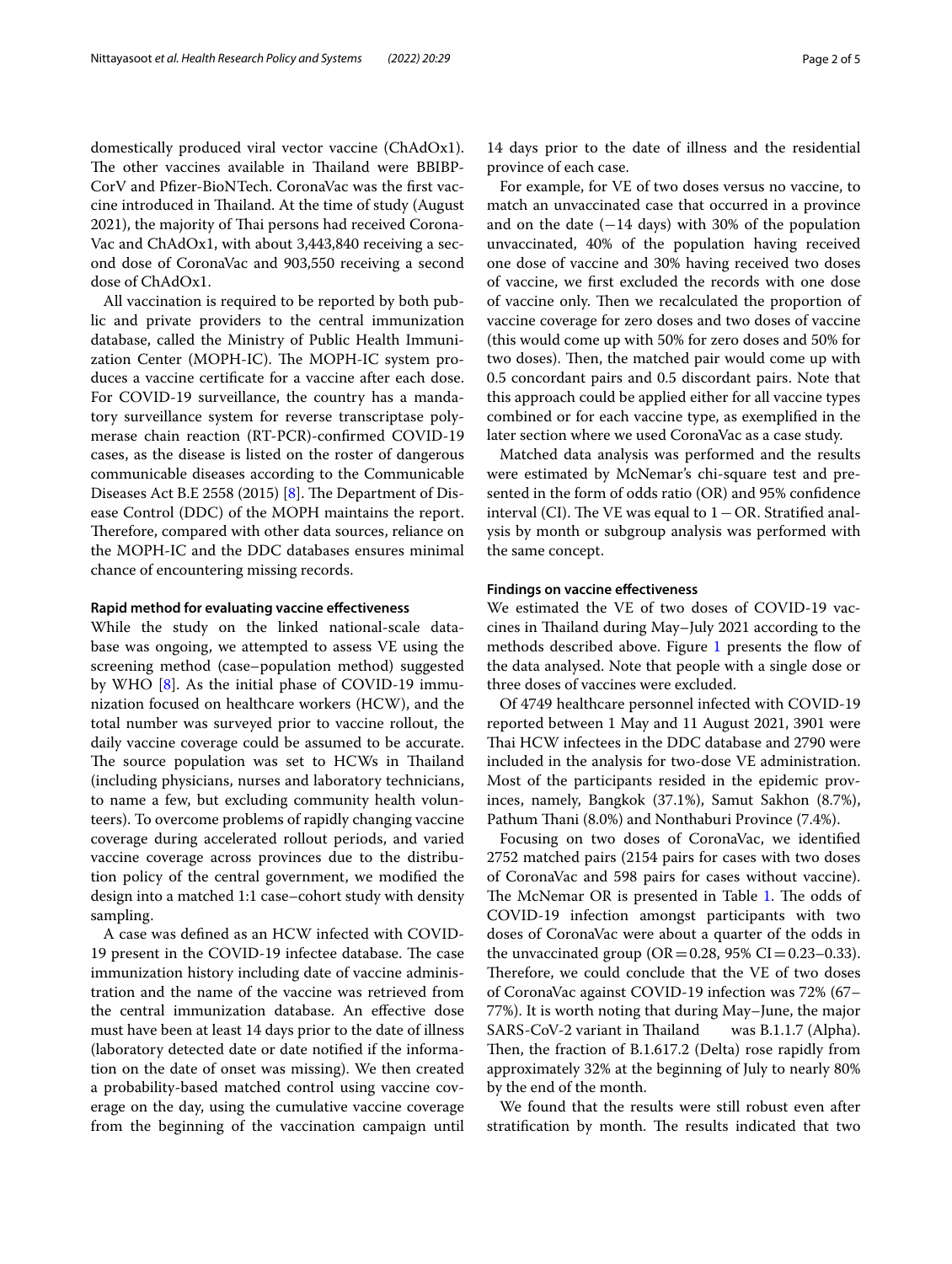

<span id="page-2-1"></span><span id="page-2-0"></span>**Table 1** Matched odds ratio and vaccine efectiveness of CoronaVac against COVID-19 infection, May–June 2021

|       |                                | Control                  |                       | Matched odds ratio (95%CI) | Vaccine                   |
|-------|--------------------------------|--------------------------|-----------------------|----------------------------|---------------------------|
|       |                                | CoronaVac (two<br>doses) | <b>No vaccination</b> |                            | effectiveness<br>(95%Cl)  |
| Cases | CoronaVac for at least 14 days | 2022                     | 132                   | 0.28 (95% CI 0.23-0.33)    | 72% (95% CI<br>$67 - 77%$ |
|       | No vaccination                 | 478                      | 120                   |                            |                           |

<span id="page-2-2"></span>

doses of CoronaVac demonstrated vaccine efectiveness of about 70% in preventing infection (Fig. [2\)](#page-2-2).

Our fnding was consistent with the efectiveness of two doses of CoronaVac in Chile (66%) (which mostly responded to the Alpha variant during the time of the study, as in Thailand's case) but was slightly lower than the fndings in other domestic studies, which employed empirical data [\[9](#page-4-6)]. For instance, a study in Phuket (one of the famous tourist areas in southern Tailand) showed 91% efectiveness of two doses of CoronaVac against COVID-19 infection in April 2021 [[10](#page-4-7)]. This finding should be interpreted with caution, as the study in Phuket was conducted amongst high-risk contacts in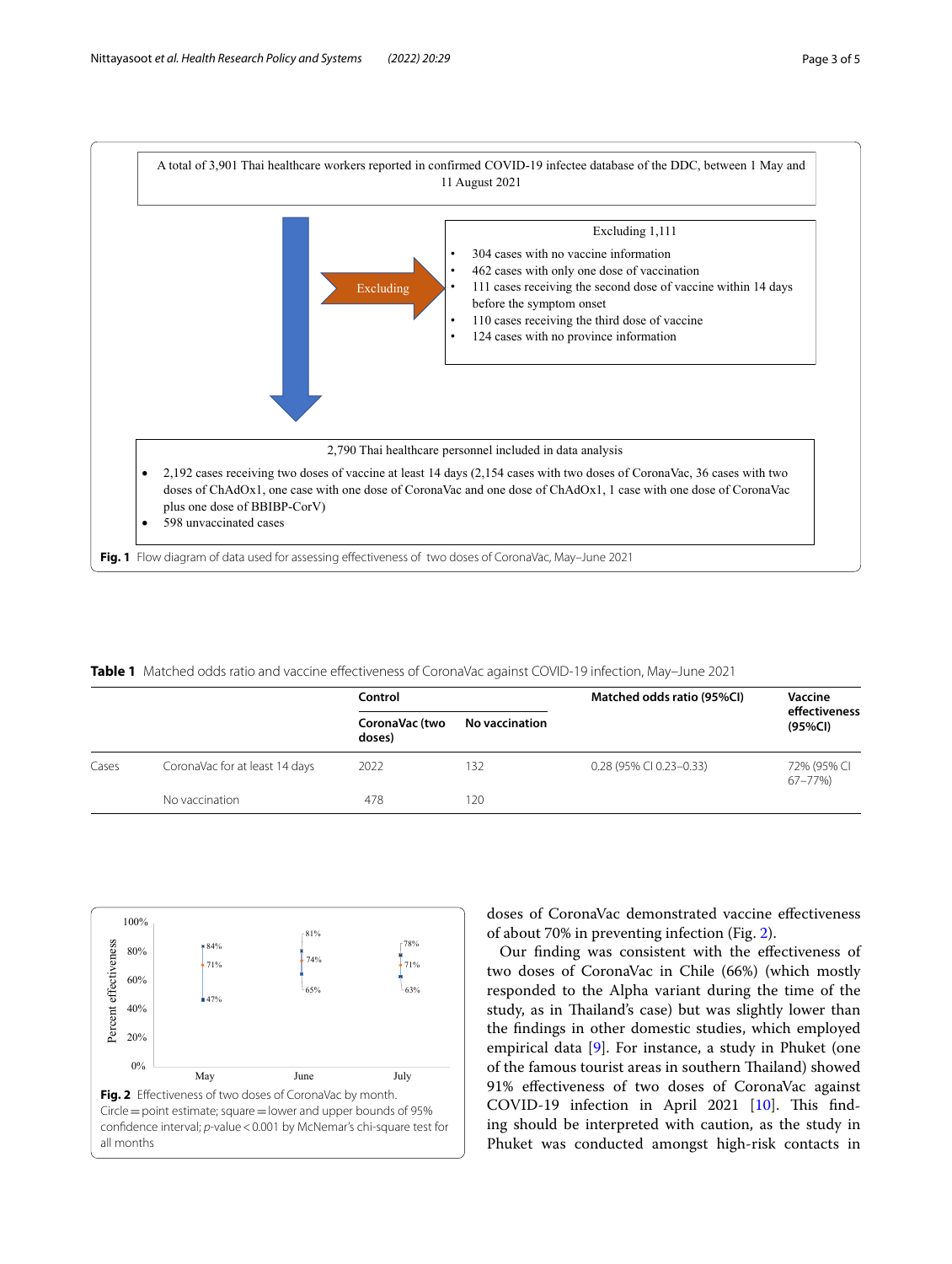the general population from the local facility's database, while our analysis focused on HCWs, who tended to face greater risk of infection than other people.

This approach is subject to some limitations. First, compared to conventional case–control studies, it limits the ability to adjust for individual risk of exposure in the calculation, especially for the non-cases for which the vaccination profle was drawn from the entire HCW population. Individual risk always plays an important role in VE analysis. For instance, HCWs who have a higher risk of exposure might be prioritized for vaccination. This means that the confounding risk for the vaccinated could be greater than that for the unvaccinated. Second, the drawing of the percentage of the vaccination status from the source population is just an approximation of the vaccination profle of the non-cases, given that the epidemic has not become extensive. The matched OR (which in turn determines the VE) in this approach is not always exactly the same as the matched OR in the conventional case–control study using true non-cases as a control. However, the probability-based control is conceptually valid, as the drawing of the samples follows a similar approach to the actual drawing of samples from a casecohort study  $[11, 12]$  $[11, 12]$  $[11, 12]$  $[11, 12]$  $[11, 12]$ . The third limitation relates to the concept of matching. We matched a control with each case by residential province and date of illness/diagnosis. Though this approach allows investigators to address any potential confounder originating from the province and time of infection itself, it limits the ability to determine the infuence of the province and time on the outcomes. However, this constraint was of minimal concern given that the magnitude of impact of place and time on COVID-19 infection was not the main interest of the study. Moreover, records (either cases or controls) with missing province name and date of illness were excluded. The absence of the province variable did not seriously compromise statistical efficiency because, in our study, only 3.2% of the total records retrieved contained no province information. Lastly, real-world VE study is always subject to the fuctuations of vaccine rollout. Though this issue is more a characteristic of real-world VE study than a limitation in itself, its infuence on the validity of this study's results should not be overlooked.

## **Conclusion and the way forward**

This study demonstrates the value of simplified analysis in estimating VE through routine vaccine administrative and COVID-19 infectee data. Despite its simplicity, the analysis maintains scientifc validity while being feasible for continuous monitoring of VE in situations wherein alternative methods are impractical, or even not allowed. Other countries where VE is of important public health concern may consider applying this approach. However,

the Thai Government, particularly the DDC, should invest more in the data recording and analysis system for estimating VE. So far, many real-world studies analysed a short follow-up period. A long-term robust analysis that employs person-time data is likely to be useful. For this purpose, a seamless link between the vaccination database (which includes registered unvaccinated people) and the outcome databases (either the infectee database of the DDC, or the laboratory recording system of local health facilities) is required. Investment in this is not just a matter of monetary support to build up data infrastructure, but also includes strengthening the capacity of local professionals to analyse the data in a timely manner. Also, the VE monitoring results should be regularly communicated to the wider public and should be open to external experts to assess the results' validity while ensuring confdentiality of data. As questions continue to be asked about the comparative safety of vaccines, the advent of new viral variants, the long-term consequences of COVID-19 and the likelihood of future epidemics, it is crucial to implement these proposals as soon as possible.

#### **Abbreviations**

CI: Confdence interval; COVID-19: Coronavirus disease 2019; DDC: Department of Disease Control; HCW: Healthcare worker; MOPH-IC: Ministry of Public Health Immunization Center; OR: Odds ratio; RT-PCR: Reverse transcriptase polymerase chain reaction; VE: Vaccine efectiveness.

### **Acknowledgements**

We would like to express immense gratitude to the DDC members who always provided support for this work and the vaccine monitoring programme.

#### **Authors' contributions**

NN: conceptualization; data curation; formal analysis; investigation; methodology; writing—original draft; writing—review and editing. PTw: conceptualization; project administration; methodology; validation; supervision; writing review and editing. PTs: conceptualization; data curation; formal analysis; investigation; methodology; supervision; writing—review and editing. CJ: conceptualization; data curation; formal analysis; investigation; methodology; supervision; writing—review and editing. RS: conceptualization; project administration; funding acquisition resources; validation; writing—original draft; writing—review and editing. All authors read and approved the fnal manuscript.

#### **Funding**

The work received funding from the DDC core resources.

#### **Availability of data and materials**

Not applicable.

#### **Declarations**

#### **Ethics approval and consent to participate**

As this work is part of the routine monitoring of the COVID-19 vaccination programme of the DDC, ethics approval was not required. However, the authors strictly followed the research standards. All personal information of the participants was kept confdential, and the presentation of the results was arranged in such a way that individual information could not be identifed.

#### **Consent for publication**

Not applicable.